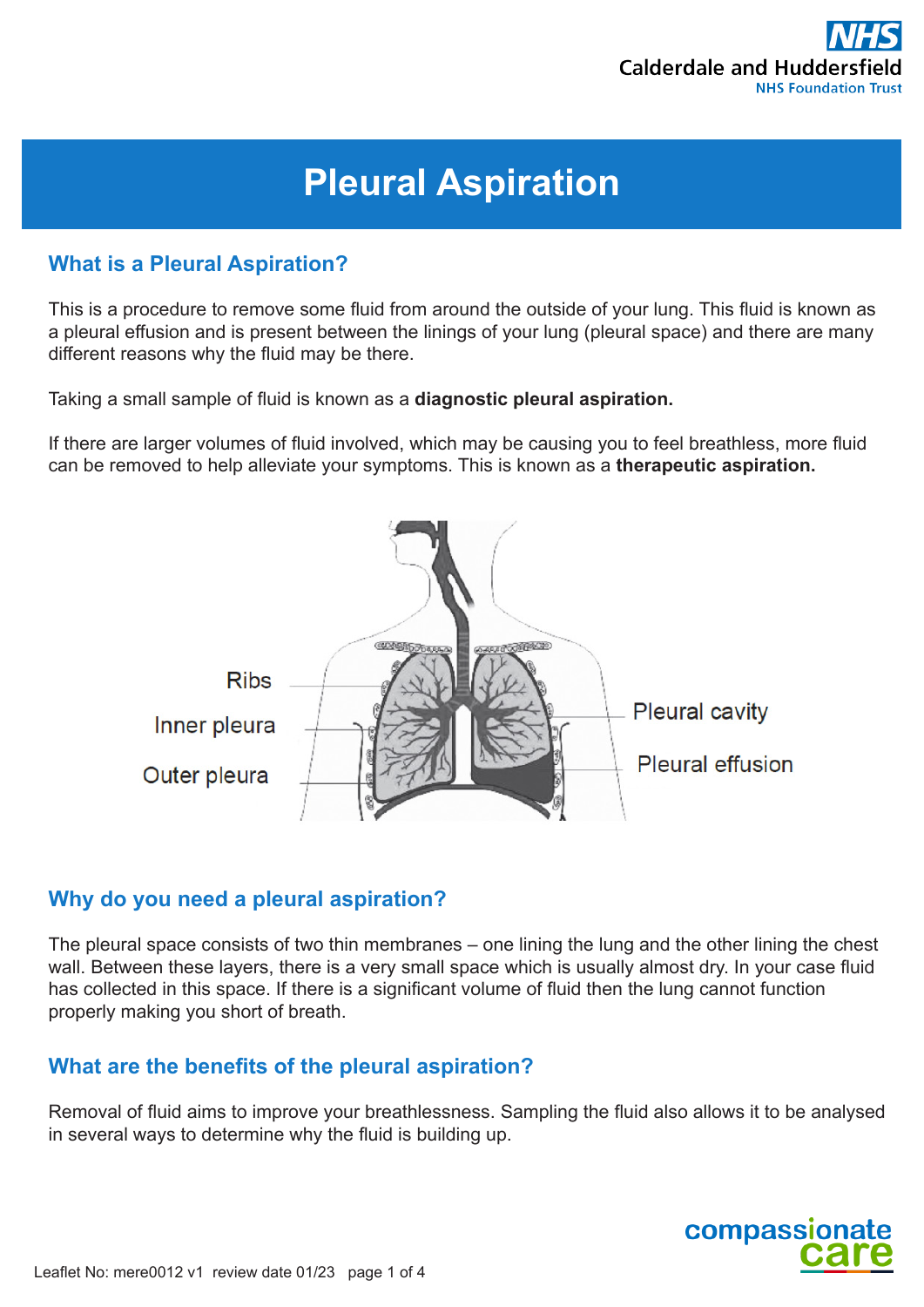## **How is it done and what happens?**

No special preparations are needed before the test. It is performed in the clinic or at the bedside. You should have a blood clotting test a few days before the procedure. You may be asked to stop blood thinning medications like warfarin before the procedure.

Tell your doctor about any previous bleeding problems, any allergies to medicines or latex.

You will be positioned in a comfortable position this could be sitting leaning forward, resting your arms on a table or lying on your side.

The doctor will generally use ultrasound (sound waves which create images of your lungs) to find the right place to insert the needle or tube.

Once a site has been identified the doctor will then clean your skin with alcohol gel which can feel cold.

If required the doctor may inject local anaesthetic into the skin and the muscle in between the ribs. This can sting as it is injected, but goes numb within a minute.

The doctor will pass a needle into the fluid and draw off a sample.

To perform a therapeutic aspiration (i.e removal of a larger volume of fluid) a plastic tube (similar to those used for drips) will be passed over the initial injection needle and will remain in the chest until a certain volume of fluid has been drawn off (or all the fluid).

When larger volumes of fluid are drawn off areas of the lung can start to open up again and this can cause you to cough or have a strong urge to cough. This is normal and is nothing to worry about. It is safe to cough.

#### **How long will it take?**

The procedures themselves are relatively quick. A diagnostic aspiration alone takes about 15-30 minutes. A therapeutic aspiration takes longer because more fluid is being removed. This can take up to 45 minutes.

#### **What are the risks of the aspiration?**

This is a very safe procedure with few risks. The doctor doing the procedure will discuss the risks at the time when asking you to sign the consent form. The more common side effects of the procedure are:

- **Pain** sometimes the injection of the local anaesthetic can be sore and there can be a slight "catch" as the needle enters through the lining of the lung (this area can be difficult to numb).
- **Bleeding** there is a low risk of bleeding caused by the needle used for the sample. The place that is chosen for the sampling is intended to minimise risks of bleeding.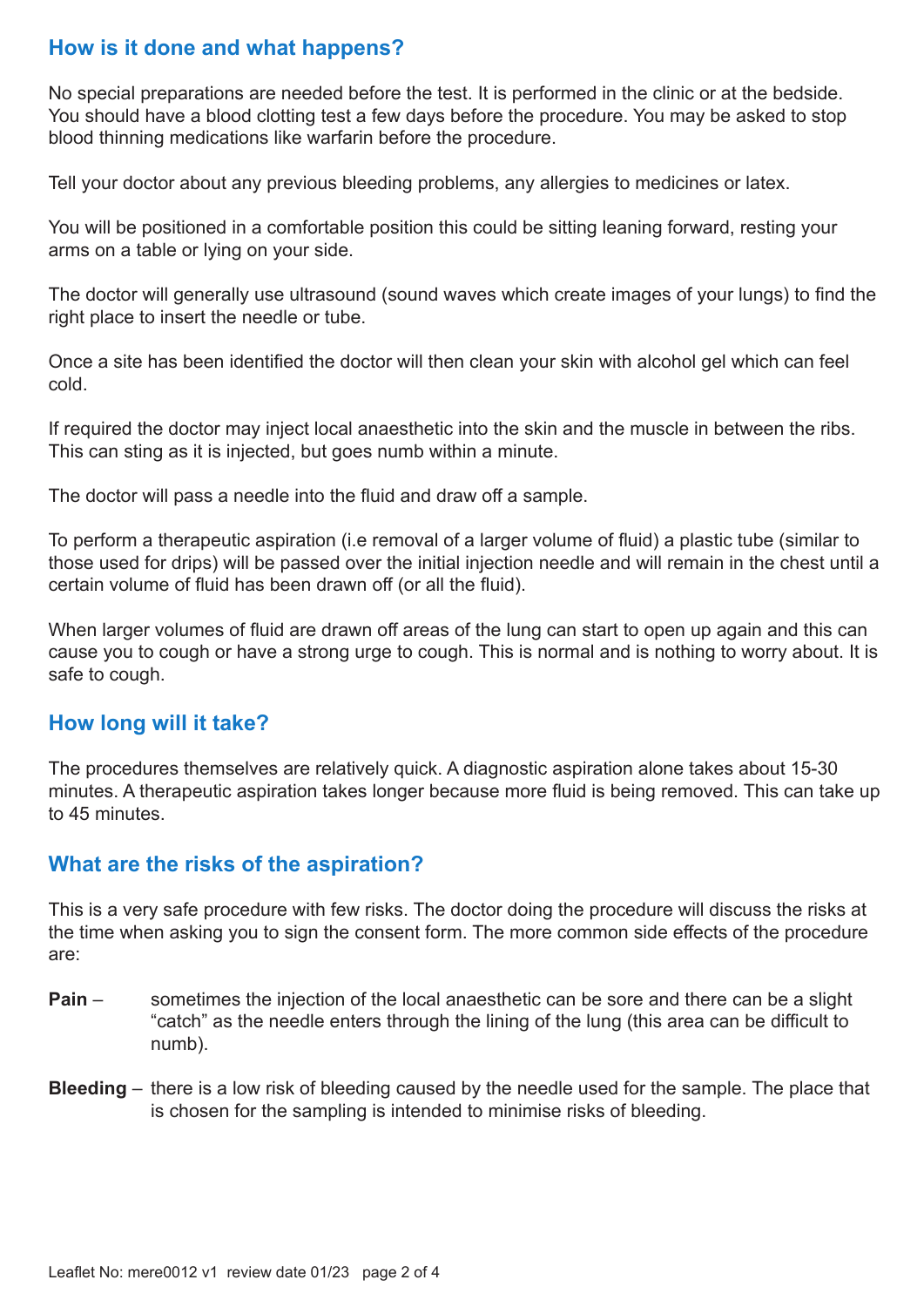- **Infection** the procedure is performed in a sterile manner to minimise any risk of infection in the fluid.
- **Pneumothorax** air collecting in the pleural space is a rare complication. Usually this heals by itself. However, a large amount of air may cause the lung to collapse. In this case, we will need to insert a chest drain (a special tube) to resolve the problem this only happens in less than 1% of cases.

Serious complications such as Organ puncture is extremely rare – this is when the needle used accidentally catches the lung itself or another organ, such as the liver or spleen This risk is reduced by using the ultrasound at the time to locate the best site for sampling

## **What happens after the procedure?**

In certain circumstances you may need a chest x-ray after the test to check for any lung problems.

After the procedure a small dressing will be placed over the site of the fluid sample. This can be taken off after 24 hours.

You will be able to go home immediately after the procedure.

Sample results usually take 7-10 days to be processed and you will either be seen in clinic with the results or contacted by telephone or letter about any results. If you have been referred to the respiratory team by another consultant then the results might go direct to your referring consultant.

#### **Should you experience any of the following:**

- pain that is worsening and not controlled by simple painkillers
- increasing shortness of breath that doesn't settle in the hours after the procedure.
- bleeding

## **Please seek medical advice immediately. Contact your GP , NHS 111 or attend your nearest Emergency Department.**